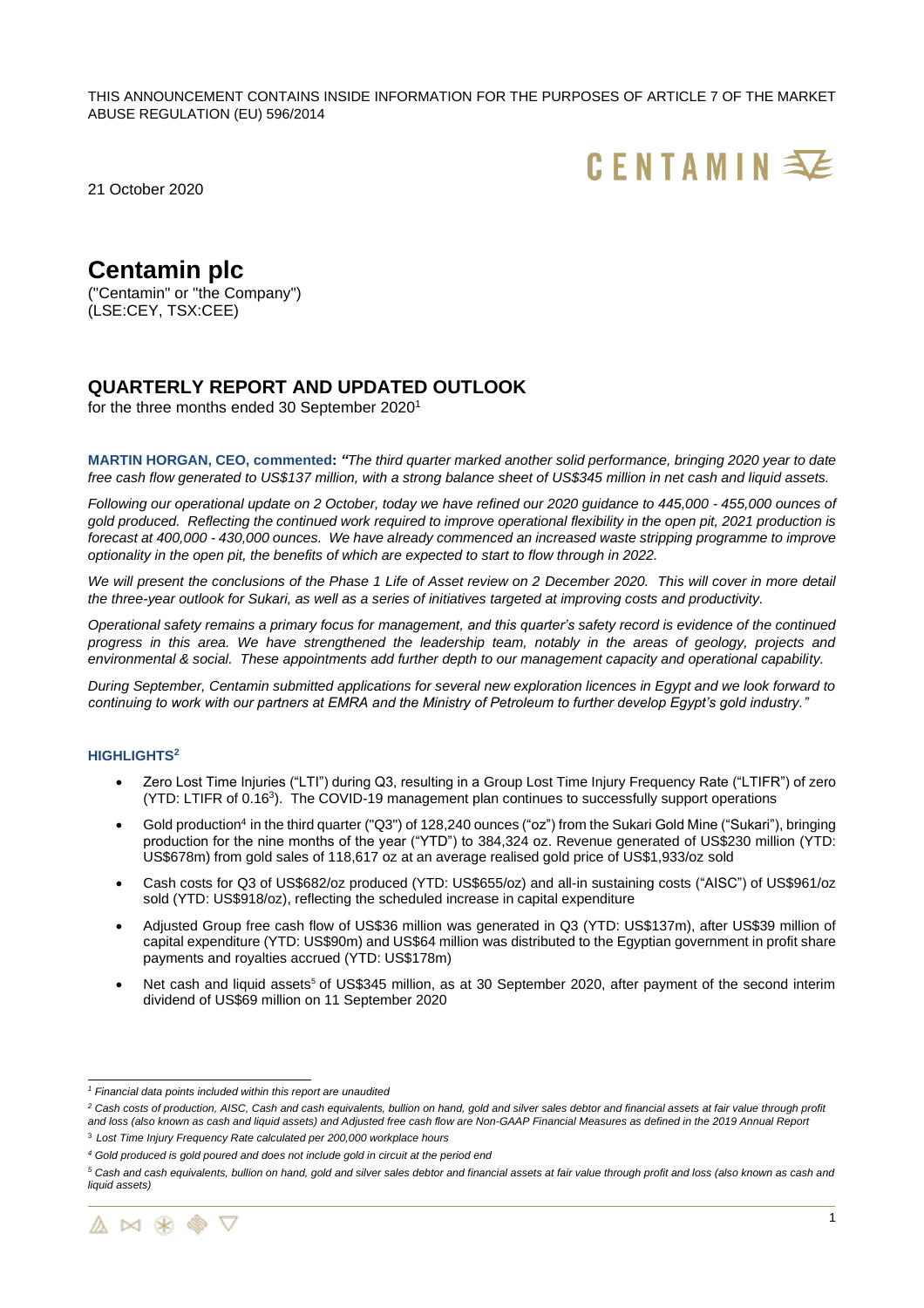## **OUTLOOK<sup>6</sup>**

• On 2 December 2020, the Company will host a virtual investor presentation on the results of the Phase 1 Life of Asset ("LOA") review, including a detailed three-year outlook for Sukari, cash flow scenario analysis and a series of initiatives targeted at improving costs and productivity

## **2020**

- Following the operational update published on 2 October 2020, the Company has rescheduled the open pit mining sequence and confirms 2020 guidance of 445,000-455,000 oz of gold produced, at cash costs of US\$740-790/oz produced and AISC of US\$950-1,050/oz sold
- Q4 production guidance of circa 60,000-70,000 oz, at an estimated cash cost of US\$950-1,050/oz produced and AISC of US\$1,450-1,650/oz sold, which includes capital spend of US\$30-40 million (a total of US\$120-130 million for the year)
- Consequently, free cash flow<sup>7</sup> expectations for Q4 are expected to be largely neutral, bringing 2020 full year free cash expectations to US\$135-145 million. The Board expects to announce the 2020 final dividend with the 2020 Preliminary Results

## **2021**

- In order to increase the number of production areas available within the open pit and thereby improve operational optionality, the Company has commenced an increased waste stripping programme, the costs of which are reflected in the below guidance
- Due to the rescheduling of the open pit operations the Company forecasts 2021 gold production of 400,000- 430,000 oz, at cash costs of US\$875-950/oz produced and AISC of US\$1,200-1,275/oz sold

|                               |         | QoQ comparative |       | YoY comparative |       | YoY comparative |                 |       |
|-------------------------------|---------|-----------------|-------|-----------------|-------|-----------------|-----------------|-------|
|                               | Q3 2020 | Q2 2020         | %     | Q3 2019         | %     | <b>YTD 2020</b> | <b>YTD 2019</b> | %     |
| Open pit                      |         |                 |       |                 |       |                 |                 |       |
| Total material mined (kt)     | 17,682  | 20,266          | (13%) | 19,762          | (11%) | 58,449          | 61,005          | (4%)  |
| Ore mined (kt)                | 3,805   | 4,122           | (8%)  | 3,625           | 5%    | 12,103          | 10,366          | 17%   |
| Ore grade mined (g/t Au)      | 1.01    | 0.98            | 3%    | 0.75            | 35%   | 1.04            | 0.72            | 43%   |
| Ore grade milled (g/t Au)     | 1.28    | 1.27            | 1%    | 0.83            | 54%   | 1.29            | 0.81            | 60%   |
| Underground                   |         |                 |       |                 |       |                 |                 |       |
| Ore mined (kt)                | 139     | 168             | (17%) | 275             | (50%) | 460             | 856             | (46%) |
| Ore grade mined (g/t Au)      | 5.38    | 5.99            | (10%) | 3.94            | 37%   | 5.47            | 5.02            | 9%    |
| Processing                    |         |                 |       |                 |       |                 |                 |       |
| Ore processed (kt)            | 2,931   | 2,994           | (2%)  | 3,207           | (9%)  | 9,002           | 9,815           | (8%)  |
| Feed grade (g/t Au)           | 1.48    | 1.52            | (3%)  | 1.10            | 34%   | 1.50            | 1.18            | 27%   |
| Gold recovery (%)             | 87.4    | 88.0            | (1%)  | 85.6            | 2%    | 87.6            | 87.6            | 0%    |
| Gold production (oz)          | 128,240 | 130,994         | (2%)  | 98,045          | 31%   | 384,324         | 332,141         | 16%   |
| Gold sold (oz)                | 118,617 | 130,745         | (9%)  | 108,826         | 9%    | 389,146         | 332,955         | 17%   |
| Cash costs (US\$m produced)   | 87.5    | 81.9            | 7%    | 83.9            | 4%    | 251.7           | 243.4           | 3%    |
| AISC (US\$m sold)             | 114.0   | 117.1           | (3%)  | 123.6           | (8%)  | 357.2           | 331.0           | 8%    |
| Cash costs (US\$/oz produced) | 682     | 625             | 9%    | 860             | (21%) | 655             | 742             | (12%) |
| AISC (US\$/oz sold)           | 961     | 896             | 7%    | 1,141           | (16%) | 918             | 1,006           | (9%)  |
| Avg gold price (US\$/oz)      | 1,933   | 1,731           | 12%   | 1,478           | 31%   | 1,741           | 1,362           | 28%   |

## **GROUP PRODUCTION SUMMARY**1,2,4

#### **STAGE 4 WEST UPDATE**

As announced on 2 October 2020, movement was detected in a localised area of waste material in the Sukari open pit Stage 4 West wall. The area was identified by the on-site geotechnical team, and early detection enabled a quick response which stabilised the area and therefore safeguarding our workforce and the short to medium term open pit operations.

The localised area of instability is immediately above a higher-grade ore zone and mining scheduled for Q4 and into 2021 was immediately deferred until the area has been rehabilitated.

A comprehensive geotechnical risk assessment is underway to identify the cause and develop a rehabilitation plan. Initial assessment indicates a combination of steep slope angles and the localised presence of groundwater in the West Wall of the pit as contributing factors.

<sup>7</sup> *Free cash flow is a non-GAAP financial measure and defined as cash available after profit share distribution and investing activities. More detail around non-GAAP definitions can be found in the Company's 2019 Annual Report*



*<sup>6</sup> The Company is actively monitoring the developments of the COVID-19 pandemic and guidance may be impacted if the workforce or operation are disrupted*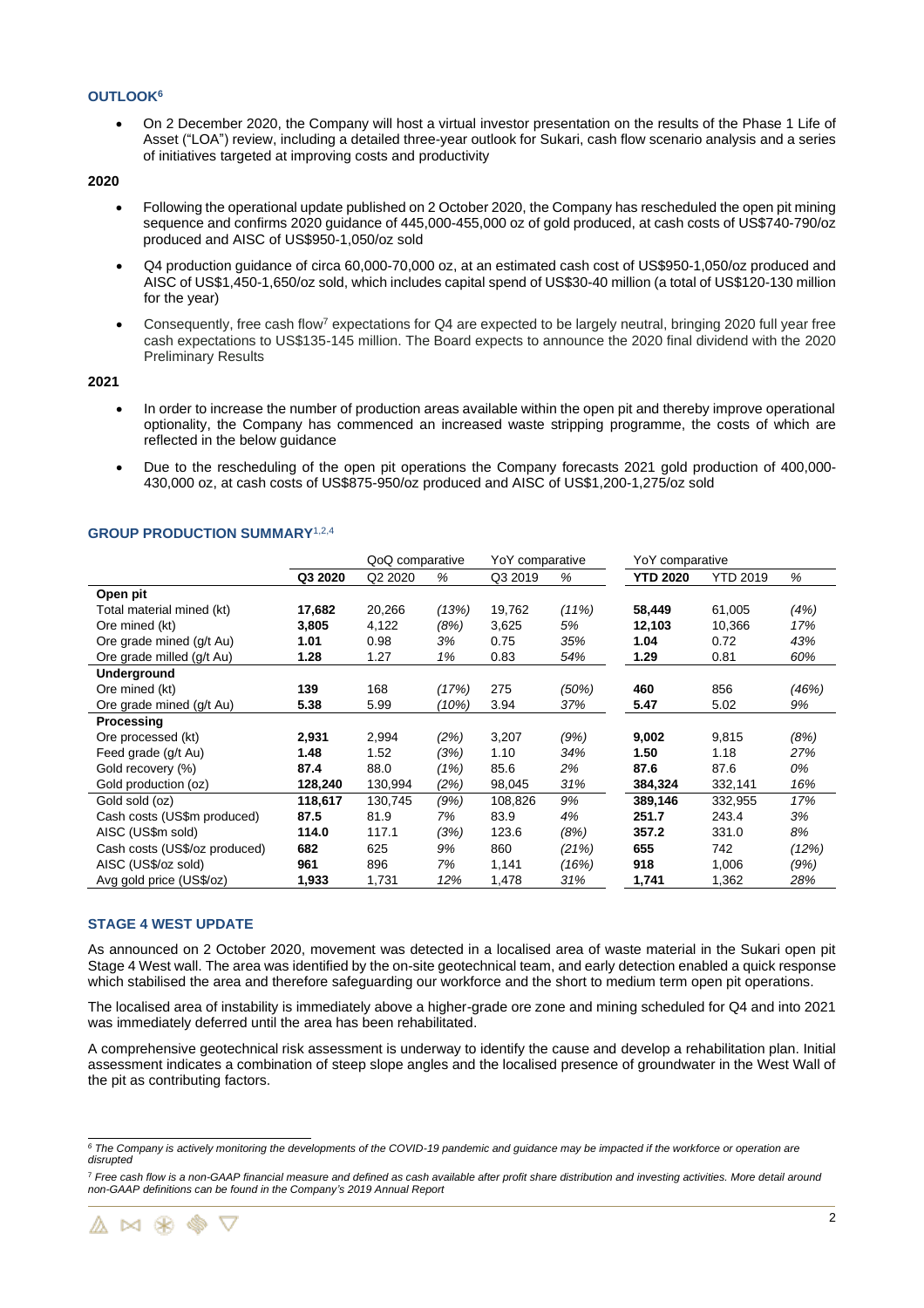Supported and reviewed by the Company's geotechnical and hydrogeological specialist advisors, the remediation plan includes both the mining of the waste above the area of instability and simultaneously dewatering the area with the use of boreholes. The waste material to be mined is part of the scheduled Stage 5 waste stripping push back and therefore, at no additional cost outside of planned operating costs. Current scheduling indicates that the remediation work will be completed during H1 2021 and the deferred higher-grade Stage 4 West material can be rescheduled into the open pit mine plan in H2 2021 and into 2022. This rescheduling work is being included in the open pit mine plan being developed as part of the LOA.

Due to historical open pit scheduling, there are limited alternative production areas available to be mined. Open pit mining in Q4 and into 2021 will be focussed on the lower grade (0.7-0.9 g/t Au) Stage 5 North area. 2020 production guidance is consequently confirmed at 445,000 to 455,000 ounces. Improving future mining optionality and flexibility is a key focus of the open pit mining planning.

Any shortfall from the open pit will be provided from low-grade surface stockpiles (average grade 0.47g/t Au). The underground operations remain unimpacted by the changes to the open pit mine sequencing.

## **CONFERENCE CALL**

The Company will host a conference call today, Wednesday, 21 October at 12.30 BST (UK time) to discuss the results with investors and analysts, followed by an opportunity to ask questions. Please find below the required participation details for the call:

Dial-in telephone numbers:

| United Kingdom (all other locations) | +44 (0) 203 936 2999 |
|--------------------------------------|----------------------|
| <b>United States</b>                 | +1 646 664 1960      |
| South Africa                         | +27 (0) 87 550 8441  |
| Participation access code:           | 523748               |
|                                      |                      |

A replay will be made available on the Company website by the close of business today.

**The person responsible for the release of this announcement on behalf of the Company is Martin Horgan, CEO.**

FOR MORE INFORMATION please visit the website **www.centamin.com** or contact:

**Centamin plc**  Alexandra Carse, Investor Relations +44 (0) 7700 713 738 [investors@centamin.je](mailto:investors@centamin.je)

**Buchanan** Bobby Morse / Kelsey Traynor + 44 (0) 20 7466 5000 [centamin@buchanan.uk.com](mailto:centamin@buchanan.uk.com)

## **HEALTH & SAFETY**

Creating a safe work environment supports a healthy and productive workforce. Safety remains at the centre of our workplace culture with a policy of continual improvement with the objective to creating a zero-harm workplace. In Q3, there were no LTIs, resulting in a zero LTIFR. As at 30 September, a total of 2,354,419 hours had been worked without an LTI.

Hazard awareness and emergency preparedness is fundamental to effective safety management. Technology, supported by clear emergency response protocols, meant that early detection and effective action was taken to secure the localised area of pit instability within Stage 4 West $8$ , thereby protecting the safety of our workforce and securing the asset.

Throughout 2020, Centamin has been proactive in how it manages and mitigates the impacts within its control, from the COVID-19 pandemic. With continued external uncertainty around the impact and potential duration of the COVID-19 pandemic, the Company continues to adapt the processes and procedures to operate responsibly and sustainably during the pandemic, referred to within the Group as "*Co-existing with COVID*". This includes routine pre-screening and mandatory testing of all personnel prior to entering or exiting site, with a clear response framework in line with the test, track and isolate model.

Year to date, costs associated with Centamin's COVID-19 response are approximately US\$10 million, primarily relating to on-site salary increases and logistics, including rostered workforce travel and gold shipments.

<sup>8</sup> *As announced in the Sukari Operational Update on 2 October 2020*

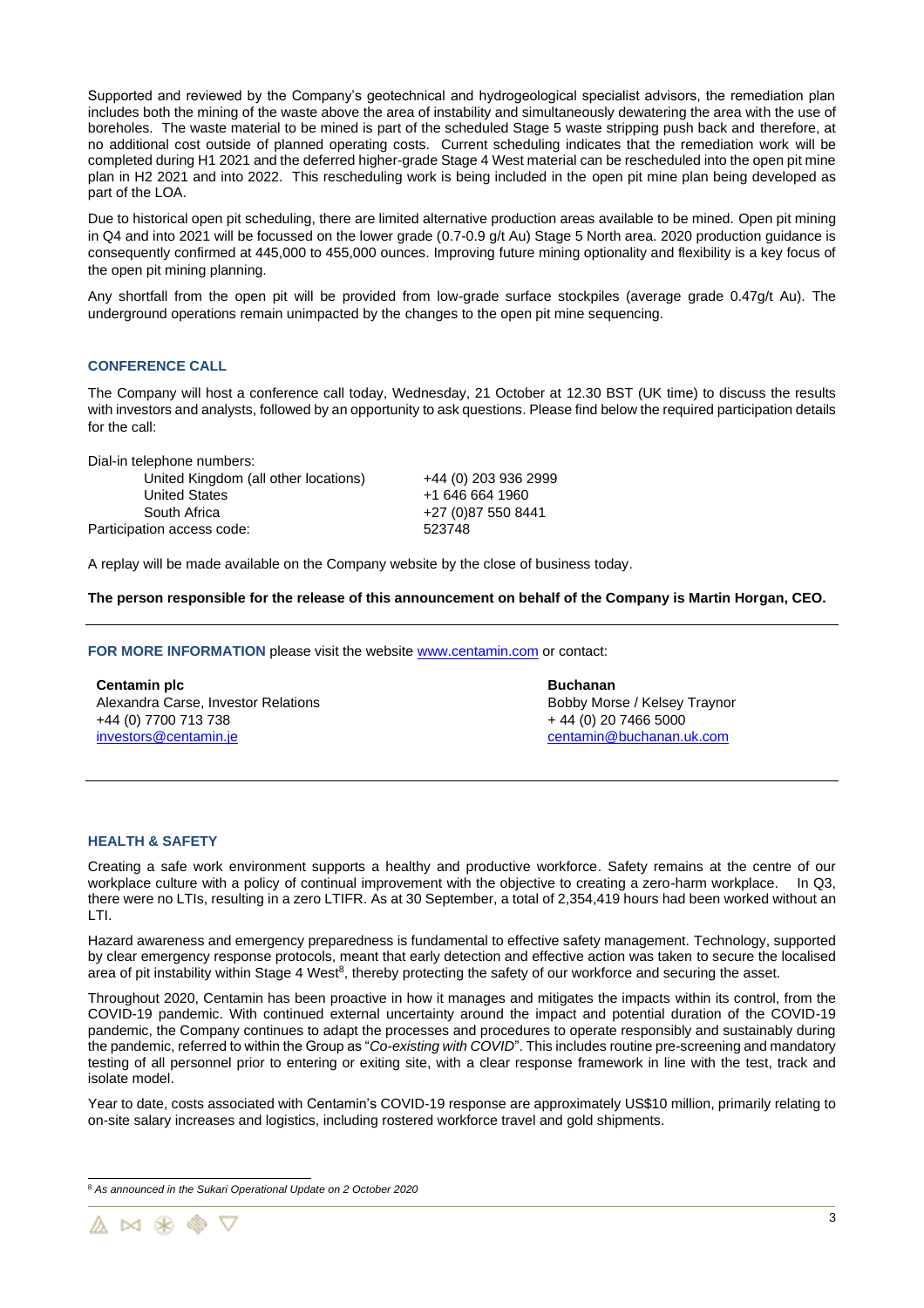In collaboration with some of our on-site partners, medical equipment has been donated to the Marsa Alam Hospital, situated in Sukari's local community. The donation includes diagnostic equipment, which is capable of detecting, amongst other diseases, COVID-19. Further to this, Sukari has its own dedicated equipment to support additional testing capability.

## **SUKARI GOLD MINE, EGYPT**

*(Q3 2020 vs Q3 2019)*

## **PRODUCTION & SALES**

Gold production for the quarter was 128,240 oz, which is a 31% improvement compared to the corresponding quarter in 2019 ("YoY"), driven primarily by higher mined grades. Gold sales for the quarter were 118,617 oz, a 9% increase YoY. Due to timing of gold shipments, there were 14,578 unsold ounces at 30 September 2020 which have subsequently been sold.

A stronger gold price resulted in a 31% increase YoY in the average realised price of gold to US\$1,933/oz. Revenue for the quarter was US\$230 million, a 43% improvement YoY, driven by both price and volume sold.

#### **COSTS**

Absolute cash costs of production were US\$88 million for the quarter, a 4% increase YoY. Unit cash costs of production were US\$682/oz produced, 21% less YoY due to higher production volumes.

Absolute all-in sustaining costs ("AISC") were US\$114 million for the quarter, an 8% reduction YoY, mainly due to mining inventory increasing in Q3 2020 and the associated costs being capitalised reducing the AISC, while the inverse occurred in Q3 2019. Unit AISC was US\$961/oz sold, 16% less YoY, the reduction was further compounded by the increase in gold ounces sold as detailed above.

## **OPEN PIT MINING**

During Q3, total open pit waste material mined was 13.9Mt, was 14% less YoY, and excluded 680kt scheduled as waste material which was reclassified as low-grade ore based on preproduction drilling and stockpiled. This had the impact of increasing ore tonnes and reducing both the mined grade and strip ratio. The strip ratio for the quarter was 3.65:1.

Total open pit ore mined was 3.8Mt at an average grade of 1.01 grams of gold per tonne ("g/t Au"), a 5% increase in tonnes and a 35% improvement in average grade YoY. This was predominantly driven by mining in the higher-grade Stage 4 West area of the open pit during the period.

In Q3, 2.8Mt of ore was delivered to the mill at an average grade of 1.28g/t Au and 92kt was delivered to the dump leach pads. The balance of 0.9Mt of ore was placed on stockpiles for future processing. During the quarter the low-grade stockpiles increased from 15.8Mt at 0.47g/t Au to 16.7Mt at an average grade of 0.46g/t Au.

#### **UNDERGROUND MINING**

Underground mining in the quarter focussed on the Ptah zone. Total ore mined was 139kt at an average total grade of 5.4g/t Au. This represented a 50% decrease in tonnes YoY and a 37% improvement in grade YoY. The underground ore split was:

- 72kt of ore mined from stopes, at an average grade of 6.4g/t Au
- 67kt of ore mined from development, at an average grade of 4.3g/t Au

The improvement in grade and reduction in tonnes YoY is attributed to improved mine planning and the use of backfill which resulted in improved dilution control in the underground operations.

In Q3, the initial phase of the underground ventilation upgrades were substantially completed, including connecting the ventilation raises to complete the ventilation circuit. Installation of the ventilation fans, doors and bulkheads will be completed in Q4. These upgrades will maintain air quality and temperature as the mine develops further to depth, allowing for the maintenance of material movement. The underground operations remain unimpacted by the changes to the open pit mine sequencing. The focus for Q4 will remain on the mining of sequenced stopes while preparing for 2021 and beyond.

#### **PROCESSING**

The plant processed 2.9Mt of ore, a 9% decrease YoY, at a higher average feed grade of 1.48g/t, a 34% improvement YoY.

The metallurgical gold recovery rate was 87.4% for the quarter, a 2% increase YoY. In the quarter, routine plant maintenance was successfully executed without the use of external contractors, including the replacement of the mill liners.

Dump leach operations contributed 1,418 ounces.

#### **CAPITAL PROJECTS**

Total capital expenditure ("capex") in Q3 was US\$39 million, a 65% increase YoY, reflecting the 2020 second-half weighted capital spend profile: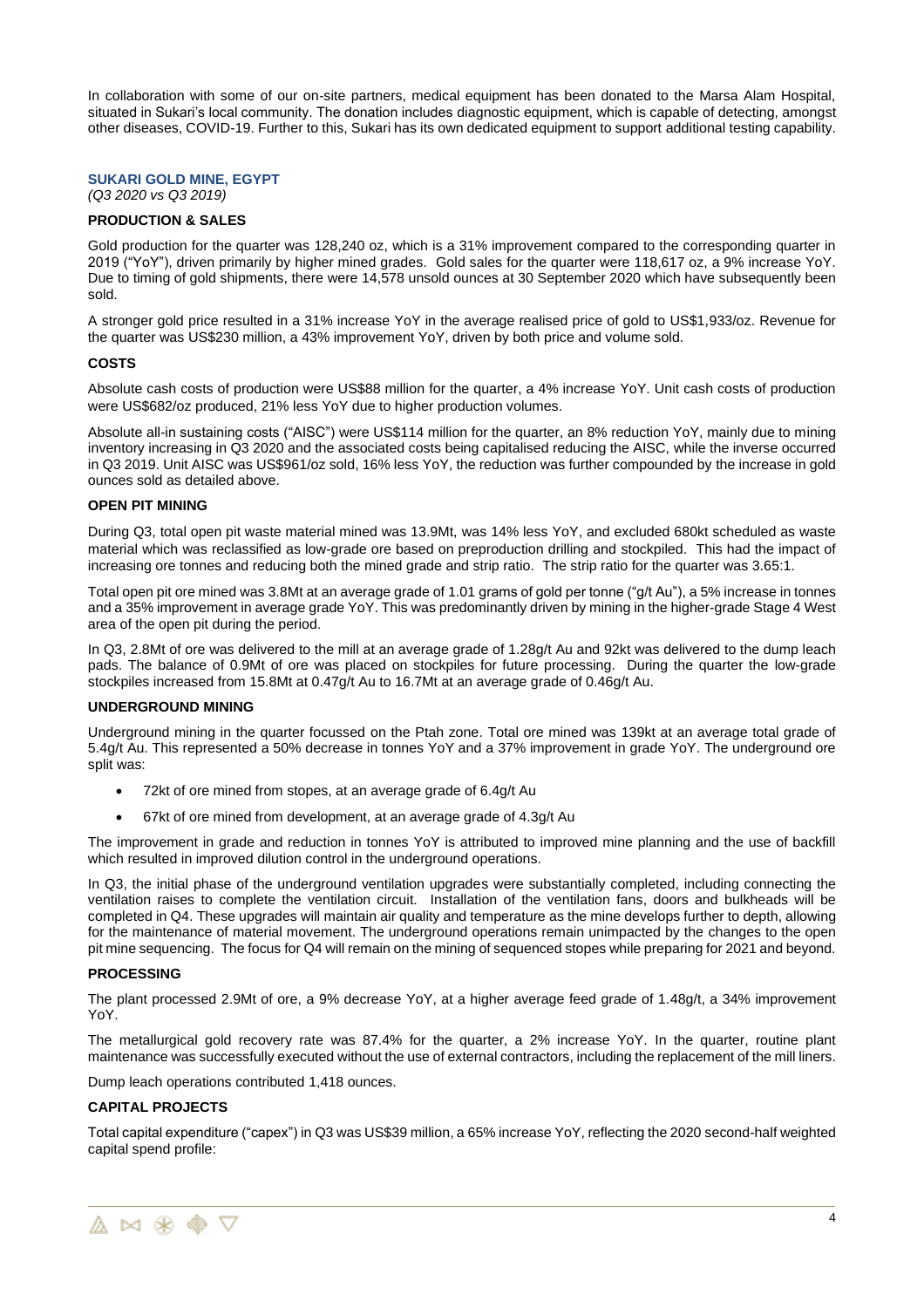- Construction of the second downstream tailings storage facility ("TSF2") is 85% complete, and on track for commissioning in Q4. Based on current production rates, TSF2 will extend tailings deposition beyond 2030
- Progress on the Sukari Solar project focussed on Front-End Engineering and Design ("FEED") work, construction contract development and preparatory site works across the 60-hectare site area

Total forecast capex for 2020 has been revised to US\$120-130 million from US\$150-170 million, including Sukari sustaining and non-sustaining capex, excluding exploration expensed in West Africa. Whilst this reflects some cost savings from supply contract negotiations, it predominantly reflects capital spend timelines shifting into 2021.

## **LIFE OF ASSET REVIEW ("LOA")**

The Company commenced a LOA at Sukari in 2019, to develop medium to long term plans which seek to optimise the Sukari operations. The review comprises of a series of independent optimisations studies across the various sections of the Sukari operations (open pit, underground, processing), assessing mineral resource management, mine planning, geotechnical evaluation, plant performance, water and waste management, energy usage and exploration.

A focus on the open pit fleet capacity and replacement strategy has been undertaken seeking to provide increase in mining capacity against a capital and operating cost trade off. With an increase in waste stripping required to support the development of the open pit, the potential use of mining contracting services against fleet purchases has been independently assessed as part of the LOA.

Consistent with our strategic focus to create value over volume, a key priority of the LOA review is to identify cost-saving opportunities and operational efficiencies. These opportunities, including programmes to reduce the Group's carbon emissions, will be incorporated as part of the Phase 2 optimised life of mine plan.

- Phase 1 of the review is in its final stages and will be presented to the market on 2 December 2020. This will include the initial results, a medium-term production profile and detail further identified workstreams
- Phase 2 will comprise of an updated and optimised Life of Mine plan. This is expected to be delivered in the second half of 2021

## **EXPLORATION**

## **EGYPT**

Following a review of the current dataset for the 160km<sup>2</sup> Sukari tenement, an updated exploration strategy has been developed, with the core objective of fully exploring the current licence potential using modern exploration techniques.

The Company's government partners, EMRA, launched an exploration bid round process for a series of blocks covering the Eastern Desert in Egypt. The Arabian Nubian Shield is one of the few remaining underexplored geological terranes which we believe has excellent potential for further discoveries to be made. Centamin is seeking to leverage off of its +10year operating experience and established infrastructure to assess the potential of the Egyptian Eastern Desert and bring any discoveries to account quickly and in a cost-effective manner.

This is the first bid round under the proposed new tax, rent, royalty framework that will be applied to new applications in the country. It is important to note that the terms of the Concession Agreement on our 160km<sup>2</sup> Sukari tenement remain unchanged.

This first round submission deadline was 15 September 2020. Centamin submitted bids for several prospective blocks. Updates on the bid round are expected before year end.

## **CÔTE D'IVOIRE**

During Q3, drilling continued across the Doropo and ABC exploration projects in Côte d'Ivoire. At the Doropo project in northeast Côte d'Ivoire approximately 27,000 metres (YTD: 74,000 metres) of reverse circulation ("RC") drilling was completed across the Kilosegui, Vako and Atirre prospects. At the ABC project, located in western Côte d'Ivoire, approximately 5,000 metres (YTD: 7,800 metres) of air-core and RC drilling was completed on the Kona prospect.

In addition to the extensive drilling works carried out on both projects a hi-resolution airborne geophysical (magnetics and radiometrics) survey is currently underway at the ABC project covering 60km of strike along the Sassandra fault zone which traverse from north to south through Centamin's Farakonafa and Kona exploration permits. The airborne survey is scheduled for completion during October.

The 2020 drill programmes at both Doropo and ABC have been completed, and prior to recommencing exploration and project work in 2021, Mineral Resource Estimate ("MRE") updates and project reviews will be undertaken in Q4 and early Q1 2021.

## **FINANCIAL POSITION** (*unaudited)*

## **BALANCE SHEET**